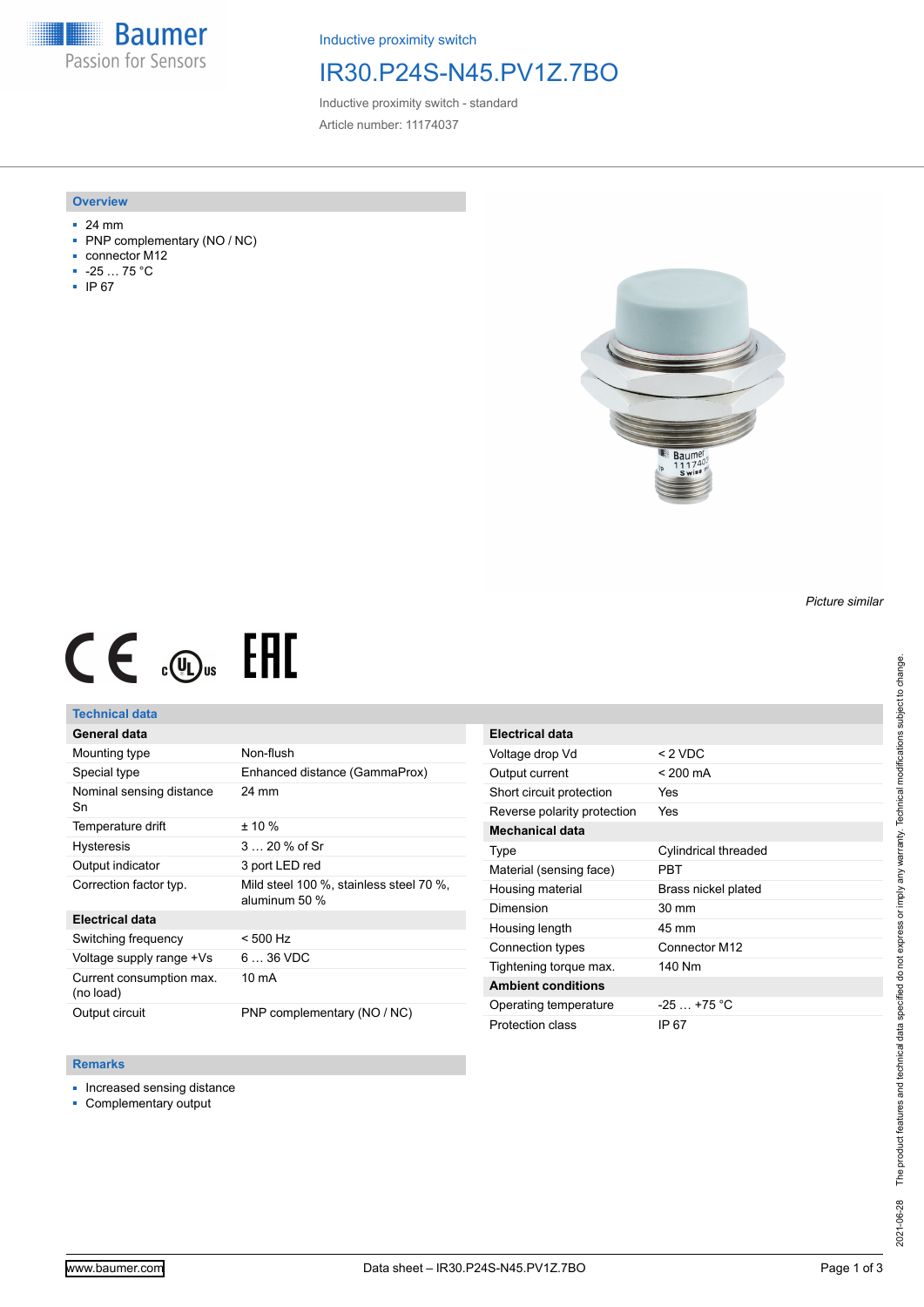

Inductive proximity switch

# IR30.P24S-N45.PV1Z.7BO

Inductive proximity switch - standard Article number: 11174037

**Dimension drawing**



| <b>Connection diagram</b> |  |
|---------------------------|--|
|                           |  |

|            | BN (1)<br>GY (5)        | n +Vs                 |
|------------|-------------------------|-----------------------|
| <b>PNP</b> | WH (2)                  | o n.c.<br>o output NC |
| Antivalent | BK (4)<br><b>BU</b> (3) | O output NO           |

### **Correction factors for different mounting situation (approx.)**



| Mounting material | Correction factor |
|-------------------|-------------------|
| Mild steel        | $100 \%$          |
| Stainless steel   | 95%               |
| Aluminum          | 95%               |



| Mounting material | Correction factor |
|-------------------|-------------------|
| Mild steel        | $100\%$           |
| Stainless steel   | 95%               |
| Aluminum          | 95%               |



| Mounting material | Correction factor |
|-------------------|-------------------|
| Mild steel        | not possible      |
| Stainless steel   | 115%              |
| Aluminum          | 90%               |